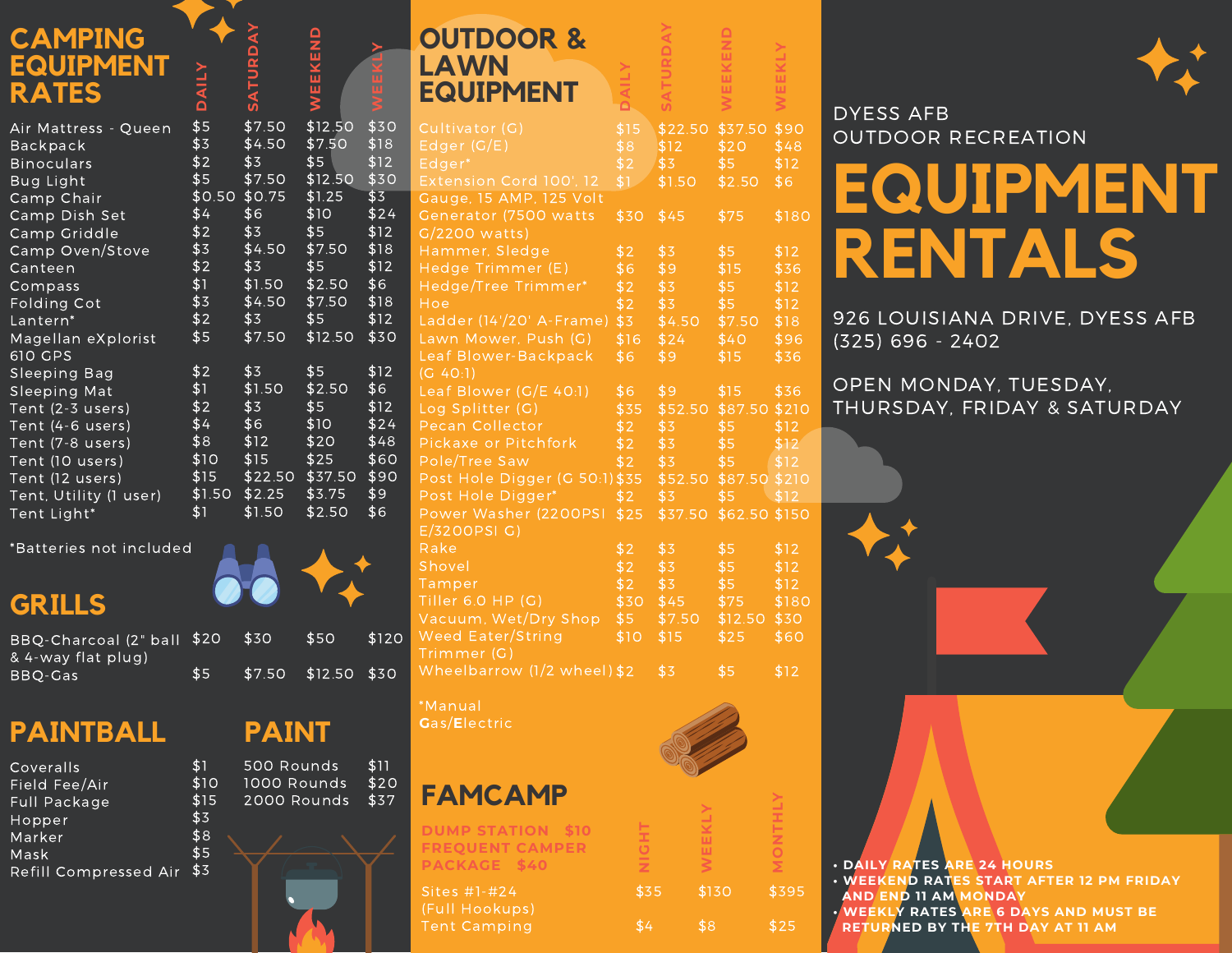#### **TRAVEL <sup>Y</sup> TRAILERS REQUIRE A 7-WAY**

#### **ROUND PLUG**

Jayco Flight SLX 26' \$105 \$157.50 \$262.50 \$630 (2&5/16" ball)

**SA TUDA Y**

**AIL Y**

Wildwood XLITE 17' \$105 \$157.50 \$262.50 \$630 (2&5/16" ball)

### **TRAILER UTILITIES & DOLLIES**



**W**

**KND**

**WEEKLY**

| 4'x6' Trailer*     | \$10 | \$15    | \$25    | \$60  |
|--------------------|------|---------|---------|-------|
| 5'x10' Trailer*    | \$30 | \$45    | \$75    | \$180 |
| 6x10 Enclosed      | \$40 | \$60    | \$100   | \$240 |
| Trailer*           |      |         |         |       |
| 6'x12' Enclosed    | \$40 | \$60    | 100     | \$240 |
| Trailer*           |      |         |         |       |
| 6'x16' Trailer**   | \$40 | \$60    | \$100   | \$240 |
| 20' Hauler, Car*** | \$60 | \$90    | \$150   | \$360 |
| 24' Hauler, Car    | \$60 | \$90    | \$150   | \$360 |
| Tilt Bed***        |      |         |         |       |
| Tow Dolly, Car*    | \$40 | \$60    | \$100   | \$240 |
| 2&5/16" Ball Hitch | \$ 1 | \$1.50  | \$2.50  | \$6   |
| with Pin           |      |         |         |       |
| Dolly, Appliance   | \$7  | \$10.50 | \$17.50 | \$42  |
| Dolly, Utility     | \$5  | \$7.50  | \$12.50 | \$30  |
|                    |      |         |         |       |

\*2" ball & 4-way flat plug \*\*2" ball & 7-way round plug

\*\*\*2&5/16" ball & 7-way round plug

| <b>OTHER</b>                | ≏      | $\circ$   |      |      |
|-----------------------------|--------|-----------|------|------|
| <b>Archery Range</b>        | \$5    |           | \$30 |      |
| Auto Resale Lot             |        | \$10      |      |      |
| <b>Fishing Permit</b>       | \$3    | n         | 515  | \$25 |
| Garden Plots 30'x50'        |        | ÷         | \$15 |      |
| Lawn Mower Repair           | $$30+$ |           |      |      |
|                             | Parts  | Ō         |      |      |
| Official State of           | \$7    | Σ         |      |      |
| <b>Texas Car Inspection</b> |        | <b>LO</b> |      |      |
| Storage Lot                 |        | \$150     |      |      |
|                             |        |           |      |      |

| <b>SPORTS</b>    |  |
|------------------|--|
| <b>EQUIPMENT</b> |  |
| RATE!            |  |

| Badminton Set            | \$3 | \$4.50 | \$7.50  | \$18 |
|--------------------------|-----|--------|---------|------|
| <b>Basketball</b>        | \$1 | \$1.50 | \$2.50  | \$6  |
| Bean Bag Toss            | \$3 | \$4.50 | \$7.50  | \$18 |
| <b>Bocce Balls</b>       | \$3 | \$4.50 | \$7     | \$18 |
| Bottle Bash              | \$3 | \$4.50 | \$7.50  | \$18 |
| <b>Bows &amp; Arrows</b> | \$2 |        |         |      |
| Croquet Set              | \$3 | \$4.50 | \$7.50  | \$18 |
| Disc Golf                | \$3 | \$4.50 | \$7.50  | \$18 |
| Football                 | \$1 | \$1.50 | \$2.50  | \$6  |
| Frisbee                  | \$1 | \$1.50 | \$2.50  | \$6  |
| Horseshoe Set            | \$2 | \$3    | \$5     | \$12 |
| Jumbo Jenga              | \$2 | \$3    | \$5     | \$12 |
| Kan Jam                  | \$3 | \$4.50 | \$7.50  | \$18 |
| Party Pong               | \$3 | \$4.50 | \$7.50  | \$18 |
| Soccer Ball              | \$1 | \$1.50 | \$2.50  | \$6  |
| Softball Set             | \$5 | \$7.50 | \$12.50 | \$30 |
| Spike 'N' Smash          | \$3 | \$4.50 | \$7.50  | \$18 |
| Tail Gate Toss 3-in-1    | \$3 | \$4.50 | \$7.50  | \$18 |
| Tennis Rackets & Balls   | \$2 | \$3    | \$5     | \$12 |
| <b>Tether Ball Set</b>   | \$3 | \$4.50 | \$7.50  | \$18 |
| Tug-O-War Rope           | \$2 | \$3    | \$5     | \$12 |
| Tug-O-War Rope (4)       | \$3 | \$4.50 | \$7.50  | \$18 |
| Volleyball               | \$1 | \$1.50 | \$2.50  | \$6  |
| Volleyball Set           | \$5 | \$7.50 | \$12.50 | \$30 |
| Washer Toss              | \$3 | \$4.50 | \$7.50  | \$18 |
| Wood Quiot Set           | \$3 | \$4.50 | \$7.50  | \$18 |

**DAIL Y**

**SA TURDA Y**

**WEEKEND**



## **PARTY EQUIPMENT**

\$25

**FA MIL Y**

\$300

| Canopy, EZ UP (10'x10') \$15<br>Coffee Urn (60 Cup)<br>Cooler (100 Quart)<br>Cooler (150 Quart)<br>Fish/Turkey Fryer (Oil)<br>Fish/Turkey Fryer | \$3<br>\$5<br>\$7<br>\$10<br>\$10 | \$22.50<br>\$4.50<br>\$7.50<br>\$10.50<br>\$15<br>\$15 | \$37.50<br>\$7.50<br>\$12.50<br>\$17.50<br>\$25<br>\$25 | \$90<br>\$18<br>\$30<br>\$42<br>\$60<br>\$60 |
|-------------------------------------------------------------------------------------------------------------------------------------------------|-----------------------------------|--------------------------------------------------------|---------------------------------------------------------|----------------------------------------------|
| $(Oil-less)$                                                                                                                                    |                                   |                                                        |                                                         |                                              |
|                                                                                                                                                 |                                   |                                                        |                                                         |                                              |
| <b>Folding Chairs</b>                                                                                                                           | \$0.50                            | \$0.75                                                 | \$1.25                                                  | \$3                                          |
| Folding Table (6')                                                                                                                              | \$4                               | \$6.                                                   | \$10                                                    | \$24                                         |
| Table (6' or 8')                                                                                                                                | \$4                               | \$6                                                    | \$10                                                    | \$24                                         |
| Table, Round (4')                                                                                                                               | \$4                               | \$6                                                    | \$10                                                    | \$24                                         |
| Water Jug (5 Gallon)                                                                                                                            | \$3                               | \$4.50                                                 | \$7.50                                                  | \$18                                         |
| Water Jug (10 Gallon)                                                                                                                           | \$2                               | \$3                                                    | \$5                                                     | \$12                                         |

|      | <b>BOAT</b>                                                                                                                         |                                                                                                                                                              |                                                                                |                                                                                                    |                                                                                                                                                                                                                                                                                 |
|------|-------------------------------------------------------------------------------------------------------------------------------------|--------------------------------------------------------------------------------------------------------------------------------------------------------------|--------------------------------------------------------------------------------|----------------------------------------------------------------------------------------------------|---------------------------------------------------------------------------------------------------------------------------------------------------------------------------------------------------------------------------------------------------------------------------------|
|      |                                                                                                                                     |                                                                                                                                                              |                                                                                |                                                                                                    | EEKLY                                                                                                                                                                                                                                                                           |
|      |                                                                                                                                     |                                                                                                                                                              |                                                                                |                                                                                                    |                                                                                                                                                                                                                                                                                 |
| \$18 | Boat, Bass (60 hp)*                                                                                                                 | \$75                                                                                                                                                         | \$112.50                                                                       | \$187.50                                                                                           | \$45                                                                                                                                                                                                                                                                            |
|      |                                                                                                                                     |                                                                                                                                                              |                                                                                |                                                                                                    | \$150                                                                                                                                                                                                                                                                           |
|      |                                                                                                                                     |                                                                                                                                                              |                                                                                |                                                                                                    | \$63                                                                                                                                                                                                                                                                            |
|      |                                                                                                                                     |                                                                                                                                                              | \$22.50                                                                        | \$37.50                                                                                            | \$90                                                                                                                                                                                                                                                                            |
|      |                                                                                                                                     |                                                                                                                                                              | \$30                                                                           | \$50                                                                                               | \$120                                                                                                                                                                                                                                                                           |
| \$18 |                                                                                                                                     |                                                                                                                                                              | \$7.50                                                                         | \$12.50                                                                                            | \$30                                                                                                                                                                                                                                                                            |
| \$18 |                                                                                                                                     |                                                                                                                                                              |                                                                                |                                                                                                    |                                                                                                                                                                                                                                                                                 |
| \$6  |                                                                                                                                     |                                                                                                                                                              |                                                                                |                                                                                                    |                                                                                                                                                                                                                                                                                 |
|      |                                                                                                                                     |                                                                                                                                                              |                                                                                |                                                                                                    |                                                                                                                                                                                                                                                                                 |
|      |                                                                                                                                     |                                                                                                                                                              |                                                                                |                                                                                                    |                                                                                                                                                                                                                                                                                 |
|      |                                                                                                                                     |                                                                                                                                                              |                                                                                |                                                                                                    |                                                                                                                                                                                                                                                                                 |
|      |                                                                                                                                     |                                                                                                                                                              |                                                                                |                                                                                                    |                                                                                                                                                                                                                                                                                 |
|      |                                                                                                                                     |                                                                                                                                                              |                                                                                |                                                                                                    |                                                                                                                                                                                                                                                                                 |
|      |                                                                                                                                     |                                                                                                                                                              |                                                                                |                                                                                                    |                                                                                                                                                                                                                                                                                 |
|      |                                                                                                                                     |                                                                                                                                                              |                                                                                |                                                                                                    |                                                                                                                                                                                                                                                                                 |
|      |                                                                                                                                     |                                                                                                                                                              |                                                                                |                                                                                                    |                                                                                                                                                                                                                                                                                 |
|      |                                                                                                                                     |                                                                                                                                                              |                                                                                |                                                                                                    |                                                                                                                                                                                                                                                                                 |
|      |                                                                                                                                     |                                                                                                                                                              |                                                                                |                                                                                                    |                                                                                                                                                                                                                                                                                 |
|      |                                                                                                                                     |                                                                                                                                                              |                                                                                |                                                                                                    |                                                                                                                                                                                                                                                                                 |
| \$18 |                                                                                                                                     |                                                                                                                                                              |                                                                                |                                                                                                    | \$30                                                                                                                                                                                                                                                                            |
|      | WEEKLY<br>\$6<br>\$18<br>\$18<br>\$18<br>\$6<br>\$12<br>\$12<br>\$18<br>\$18<br>\$6<br>\$30<br>\$18<br>\$18<br>\$12<br>\$18<br>\$12 | <b>RATES</b><br>Boat, Jon (5 hp)*<br>Boat, Pontoon<br>(60/90 hp)<br>Canoe/Kayak<br>Canoe/Kayak Trailer**<br><b>BOATING</b><br><b>EQUIPMENT</b><br>Knee Board | \$15<br>\$20<br>Standup Paddle Board \$5<br>*2" ball & 4-way flat plug<br>\$5. | <b>ATUR</b><br>\$25<br>\$37.50<br>\$105 \$157.50<br>**1&7/8" ball & 4-way flat plug<br>THE COURSE. | $\frac{1}{2}$<br>EEKI<br>\$62.50<br>\$262.50<br><b>TO RENT A BOAT, VISIT</b><br>TPWD.TEXAS.GOV/EDUCATION/BOATER-EDUCATIOI<br>& COMPLETE A PROVIDED COURSE.<br>TO RENT A KAYAK, CANOE, OR PADDLE BOARD,<br><b>VISIT BOATEREXAM.COM/PADDLING &amp; COMPLETE</b><br>$$750$ \$12.50 |

| <b>Knee Board</b> | \$5         | \$7.50         | \$12.50 | \$30 |
|-------------------|-------------|----------------|---------|------|
| Life Jacket       | \$2         | \$3            | \$5     | \$12 |
| Rod & Reel        | \$3         | \$4.50         | \$7.50  | \$18 |
| Tube (1 user)     | \$5         | \$7.50         | \$12.50 | \$30 |
| Tube (2 users)    |             | \$7.50 \$11.25 | \$18.75 | \$45 |
| Tube (4 users)    | \$10        | \$15           | \$25    | \$60 |
| Wake Board        | $$5$ \$7.50 |                | \$12.50 | \$30 |
| Water/Wake Skis   | \$5         | \$7.50         | \$12.50 | \$30 |

#### **BOUNCE HOUSE & DUNKING BOOTH**



\$150

\$90 \$120 \$30

**CATION** 

| ise | \$70 \$105 \$175 |                             | \$420 |
|-----|------------------|-----------------------------|-------|
|     |                  | \$55 \$82.50 \$137.50 \$330 |       |

#### \*2" ball & 4-way flat plug

with Trailer<sup>\*</sup> Dunk Booth with Trailer'

**BOUNCE HOUSES INCLUDE: MONSTER OBSTACLE COURSE(S), CAMELOT CASTLES, OR A BOXING RING. BOUNCE HOUSES MUST BE SENT OUT ON PROVIDED TRAILER. BLOWERS & STAKES ARE INCLUDED WITH BOUNCE HOUSE RENTALS.**